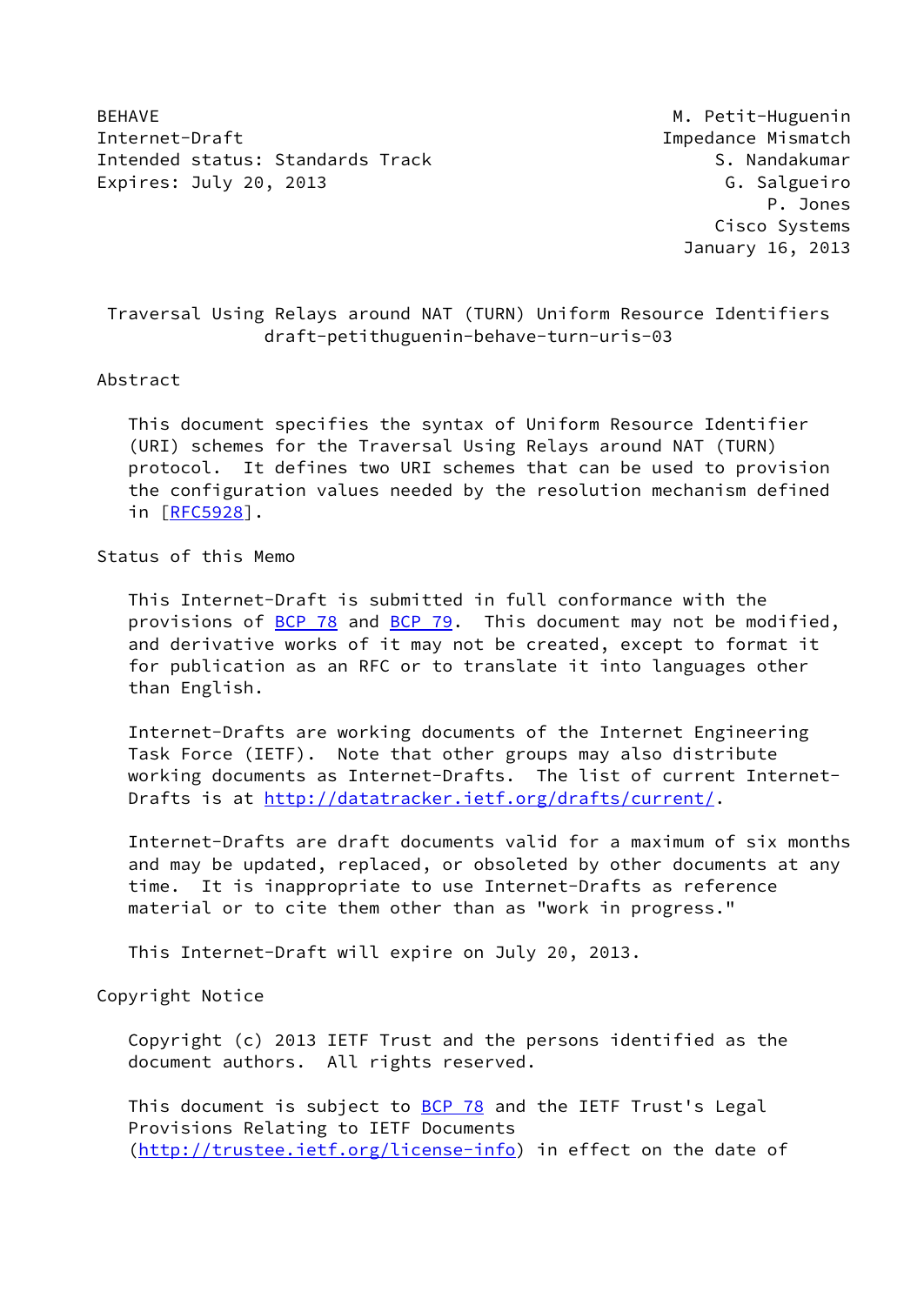Internet-Draft TURN URIs 7013

 publication of this document. Please review these documents carefully, as they describe your rights and restrictions with respect to this document. Code Components extracted from this document must include Simplified BSD License text as described in Section 4.e of the Trust Legal Provisions and are provided without warranty as described in the Simplified BSD License.

Table of Contents

| Introduction $\ldots \ldots \ldots \ldots \ldots \ldots \ldots \ldots \;$ |  |  |  |  |  |  |  |  |  |  |
|---------------------------------------------------------------------------|--|--|--|--|--|--|--|--|--|--|
| 2.                                                                        |  |  |  |  |  |  |  |  |  |  |
| Definitions of the TURN and TURNS URI $\frac{4}{5}$<br>3.                 |  |  |  |  |  |  |  |  |  |  |
| 3.1.                                                                      |  |  |  |  |  |  |  |  |  |  |
|                                                                           |  |  |  |  |  |  |  |  |  |  |
|                                                                           |  |  |  |  |  |  |  |  |  |  |
|                                                                           |  |  |  |  |  |  |  |  |  |  |
|                                                                           |  |  |  |  |  |  |  |  |  |  |
|                                                                           |  |  |  |  |  |  |  |  |  |  |
|                                                                           |  |  |  |  |  |  |  |  |  |  |
| 7.                                                                        |  |  |  |  |  |  |  |  |  |  |
| Normative References $\frac{7}{4}$<br>7.1.                                |  |  |  |  |  |  |  |  |  |  |
|                                                                           |  |  |  |  |  |  |  |  |  |  |
|                                                                           |  |  |  |  |  |  |  |  |  |  |
|                                                                           |  |  |  |  |  |  |  |  |  |  |
|                                                                           |  |  |  |  |  |  |  |  |  |  |
| B.2. Modifications between                                                |  |  |  |  |  |  |  |  |  |  |
| petithuguenin-behave-turn-uris-03 and                                     |  |  |  |  |  |  |  |  |  |  |
| petithuguenin-behave-turn-uris-02 9                                       |  |  |  |  |  |  |  |  |  |  |
|                                                                           |  |  |  |  |  |  |  |  |  |  |
|                                                                           |  |  |  |  |  |  |  |  |  |  |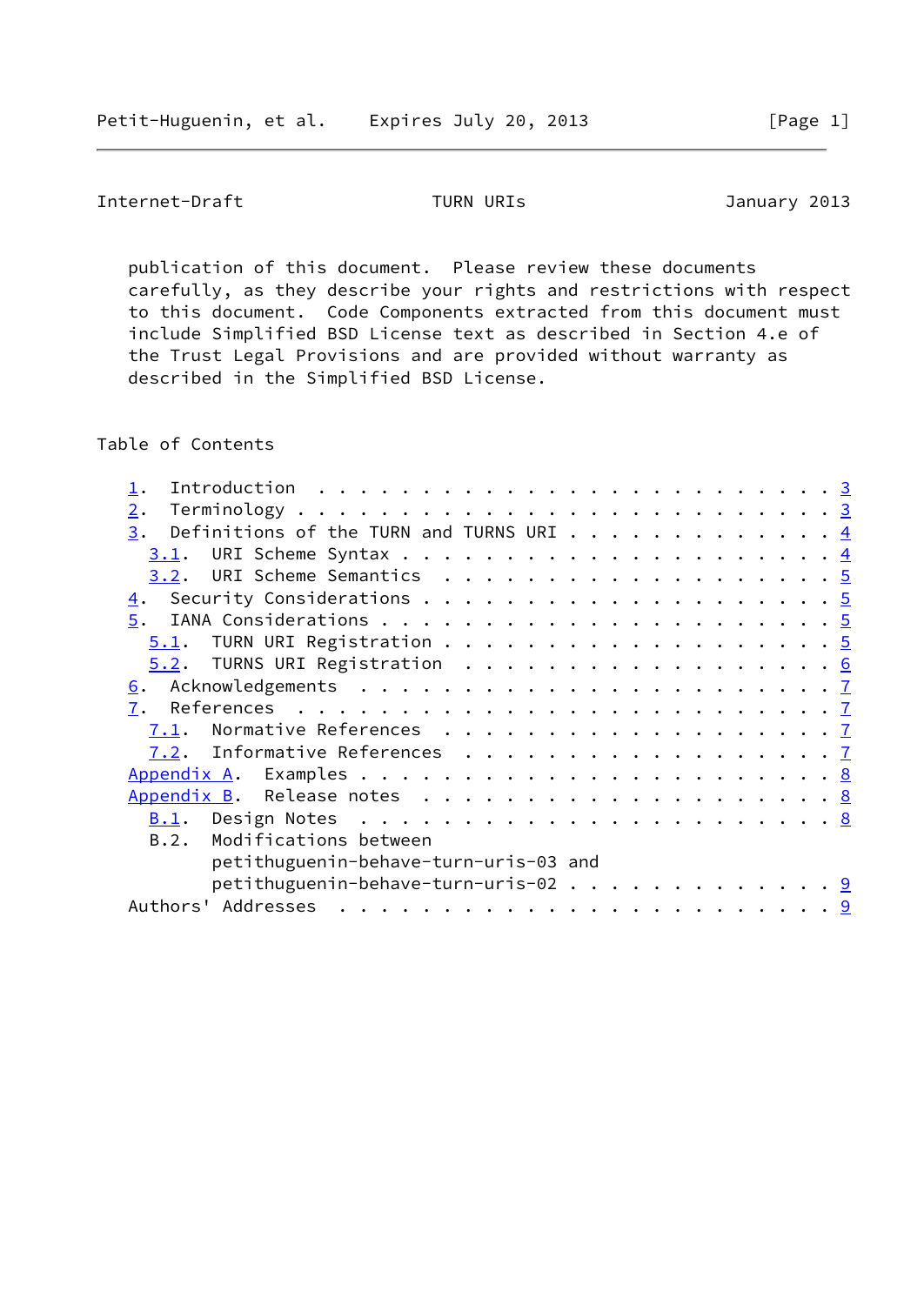Petit-Huguenin, et al. Expires July 20, 2013 [Page 2]

<span id="page-2-1"></span>Internet-Draft TURN URIs January 2013

#### <span id="page-2-0"></span>[1](#page-2-0). Introduction

 This document specifies the syntax and semantics of the Uniform Resource Identifier (URI) scheme for the Traversal Using Relays around NAT (TURN) protocol.

 The TURN protocol is a specification allowing hosts behind NAT to control the operation of a relay server. The relay server allows hosts to exchange packets with its peers. The peers themselves may also be behind NATs. [RFC 5766](https://datatracker.ietf.org/doc/pdf/rfc5766) [\[RFC5766](https://datatracker.ietf.org/doc/pdf/rfc5766)] defines the specifics of the TURN protocol.

 The "turn" and "turns" URI schemes are used to designate a TURN server (also known as a relay) on Internet hosts accessible using the TURN protocol. With the advent of standards such as [\[WEBRTC](#page-7-4)], we anticipate a plethora of endpoints and web applications to be able to identify and communicate with such a TURN server to carry out the TURN protocol. This also implies those endpoints and/or applications to be provisioned with appropriate configuration required to identify the TURN server. Having an inconsistent syntax has its drawbacks and can result in non-interoperable solutions. It can result in solutions that are ambiguous and have implementation limitations on the different aspects of the syntax and alike. The "turn/turns" URI scheme helps alleviate most of these issues by providing a consistent way to describe, configure and exchange the information identifying a TURN server. This would also prevent the shortcomings inherent with encoding similar information in non-uniform syntaxes such as the ones proposed in [\[WEBRTC](#page-7-4)], for example.

 [RFC5928] defines a resolution mechanism to convert a secure flag, a host name or IP address, an eventually empty port, and an eventually empty transport to a list of IP address, port, and TURN transport tuples.

 To simplify the provisioning of TURN clients, this document defines a TURN and a TURNS URI scheme that can carry the four components needed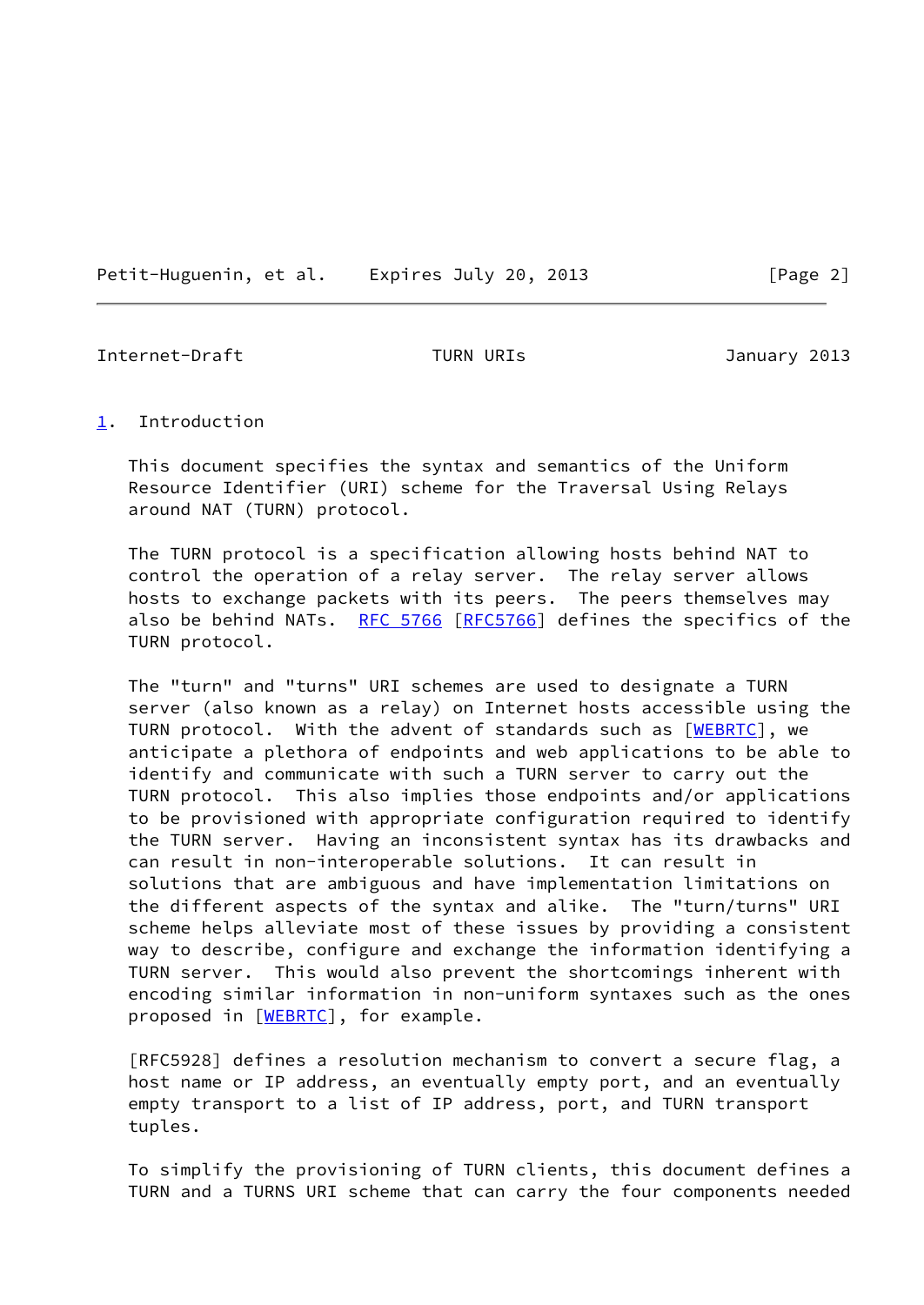for the resolution mechanism.

A reference implementation [[REF-IMPL\]](#page-8-3) is available.

<span id="page-3-0"></span>[2](#page-3-0). Terminology

 The key words "MUST", "MUST NOT", "REQUIRED", "MAY", and "OPTIONAL" in this document are to be interpreted as described in [\[RFC2119](https://datatracker.ietf.org/doc/pdf/rfc2119)].

Petit-Huguenin, et al. Expires July 20, 2013 [Page 3]

<span id="page-3-2"></span>Internet-Draft TURN URIs 7013

<span id="page-3-1"></span>[3](#page-3-1). Definitions of the TURN and TURNS URI

<span id="page-3-3"></span>[3.1](#page-3-3). URI Scheme Syntax

 The "turn" URI takes the following form (the syntax below is non normative):

 turn:<host>:<port> turns:<host>:<port>

Note that the <port> part and the preceding ":" (colon) character, is OPTIONAL.

A TURN/TURNS URI has the following formal ABNF syntax [[RFC5234](https://datatracker.ietf.org/doc/pdf/rfc5234)]:

| turnURI                         |     | $=$ scheme ":" turn-host $[$ ":" turn-port $]$           |
|---------------------------------|-----|----------------------------------------------------------|
|                                 |     | [ "?transport=" transport ]                              |
| scheme                          |     | $=$ "turn" / "turns"                                     |
| transport                       |     | $=$ "udp" / "tcp" / transport-ext                        |
| transport-ext = $1*$ unreserved |     |                                                          |
| turn-host                       |     | = IP-literal / IPv4address / reg-name                    |
| turn-port                       |     | $= *DIGIT$                                               |
| IP-literal                      |     | $= "[" ( IPyGaddress / IPvFuture ) "]"$                  |
| IPvFuture                       |     | $=$ "v" 1*HEXDIG "." 1*( unreserved / sub-delims / ":" ) |
| IPv6address                     | $=$ | 6( $h16$ ":" ) $ls32$                                    |
|                                 |     | "::" $5( h16 ":" ) l532$                                 |
|                                 |     | h16 ] "::" 4( h16 ":" ) $\text{ls32}$                    |
|                                 |     | / [ *1( h16 ":" ) h16 ] "::" 3( h16 ":" ) ls32           |
|                                 |     | $\lceil$ *2( h16 ":" ) h16 ] "::" 2( h16 ":" ) ls32      |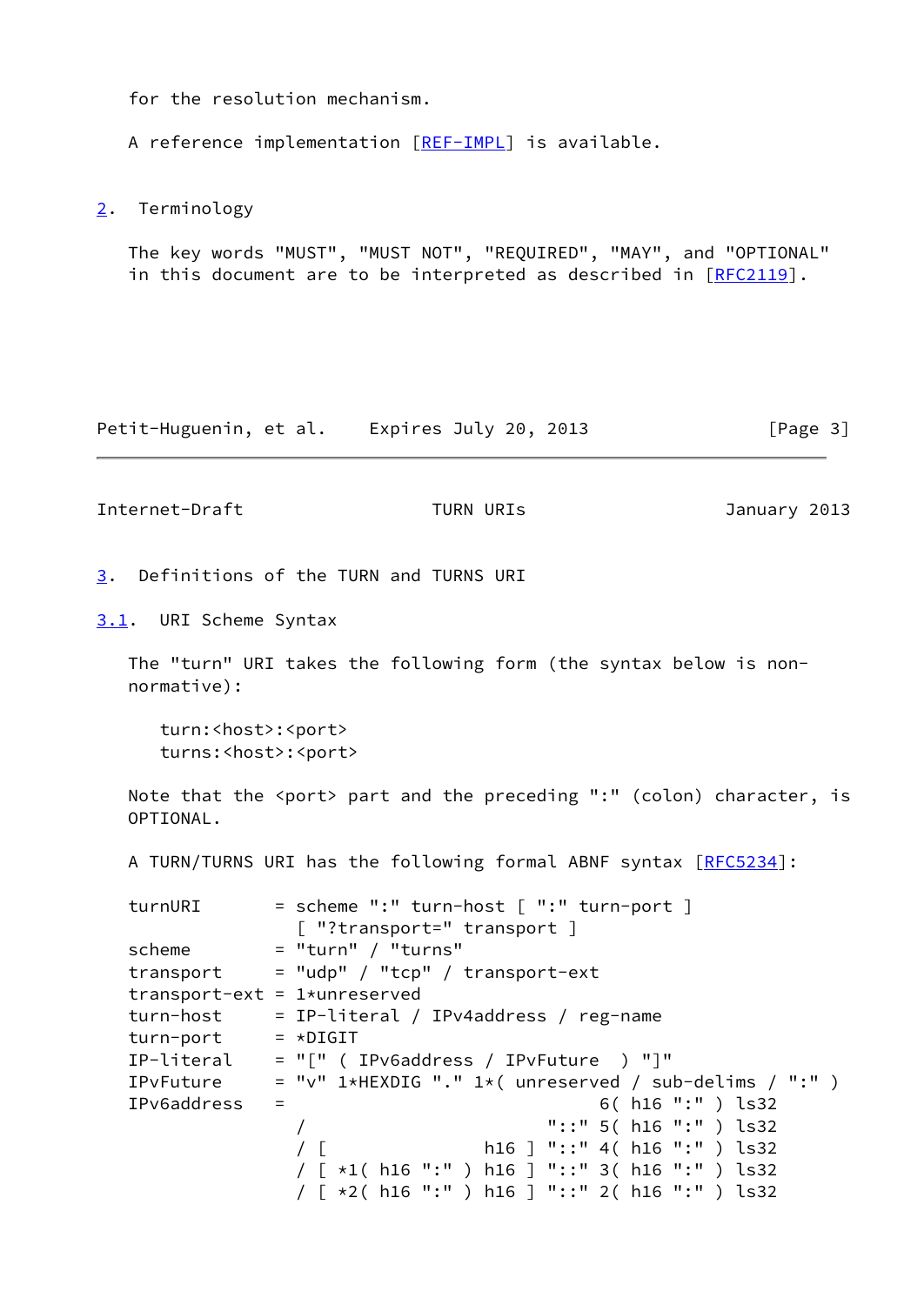/ [ \*3( h16 ":" ) h16 ] "::" h16 ":" ls32 / [ \*4( h16 ":" ) h16 ] "::" ls32 / [ \*5( h16 ":" ) h16 ] "::" h16 / [ \*6( h16 ":" ) h16 ] "::"  $h16$  =  $1*4HEXDIG$  ls32 = ( h16 ":" h16 ) / IPv4address IPv4address = dec-octet "." dec-octet "." dec-octet "." dec-octet dec-octet = DIGIT ; 0-9 / %x31-39 DIGIT ; 10-99 / "1" 2DIGIT ; 100-199 / "2" %x30-34 DIGIT ; 200-249 / "25" %x30-35 ; 250-255 reg-name  $= *$ ( unreserved / pct-encoded / sub-delims ) <unreserved>, <sub-delims>, and <pct-encoded> are specified in [\[RFC3986](https://datatracker.ietf.org/doc/pdf/rfc3986)]. The core rules <DIGIT> and <HEXDIGIT> are used as

described in Appendix [B of RFC 5234](https://datatracker.ietf.org/doc/pdf/rfc5234#appendix-B) [\[RFC5234](https://datatracker.ietf.org/doc/pdf/rfc5234)].

The <host>, <port> and <transport> components are passed without

Petit-Huguenin, et al. Expires July 20, 2013 [Page 4]

<span id="page-4-1"></span>Internet-Draft TURN URIs January 2013

modification to the [\[RFC5928](https://datatracker.ietf.org/doc/pdf/rfc5928)] algorithm. <secure> is set to false if <scheme> is equal to "turn" and set to true if <scheme> is equal to "turns" and passed to the [[RFC5928](https://datatracker.ietf.org/doc/pdf/rfc5928)] algorithm with the other components.

<span id="page-4-0"></span>[3.2](#page-4-0). URI Scheme Semantics

 The TURN protocol supports sending messages over UDP, TCP or TLS over-TCP. The "turns" URI scheme MUST be used when TURN is run over TLS-over-TCP (or in the future DTLS-over-UDP) and the "turn" scheme MUST be used otherwise.

 The required <host> part of the "turn" URI denotes the TURN server host.

The <port> part, if present, denotes the port on which the TURN server is awaiting connection requests. If it is absent, the default port is 3478 for both UDP and TCP. The default port for TURN over TLS is 5349.

<span id="page-4-2"></span>[4](#page-4-2). Security Considerations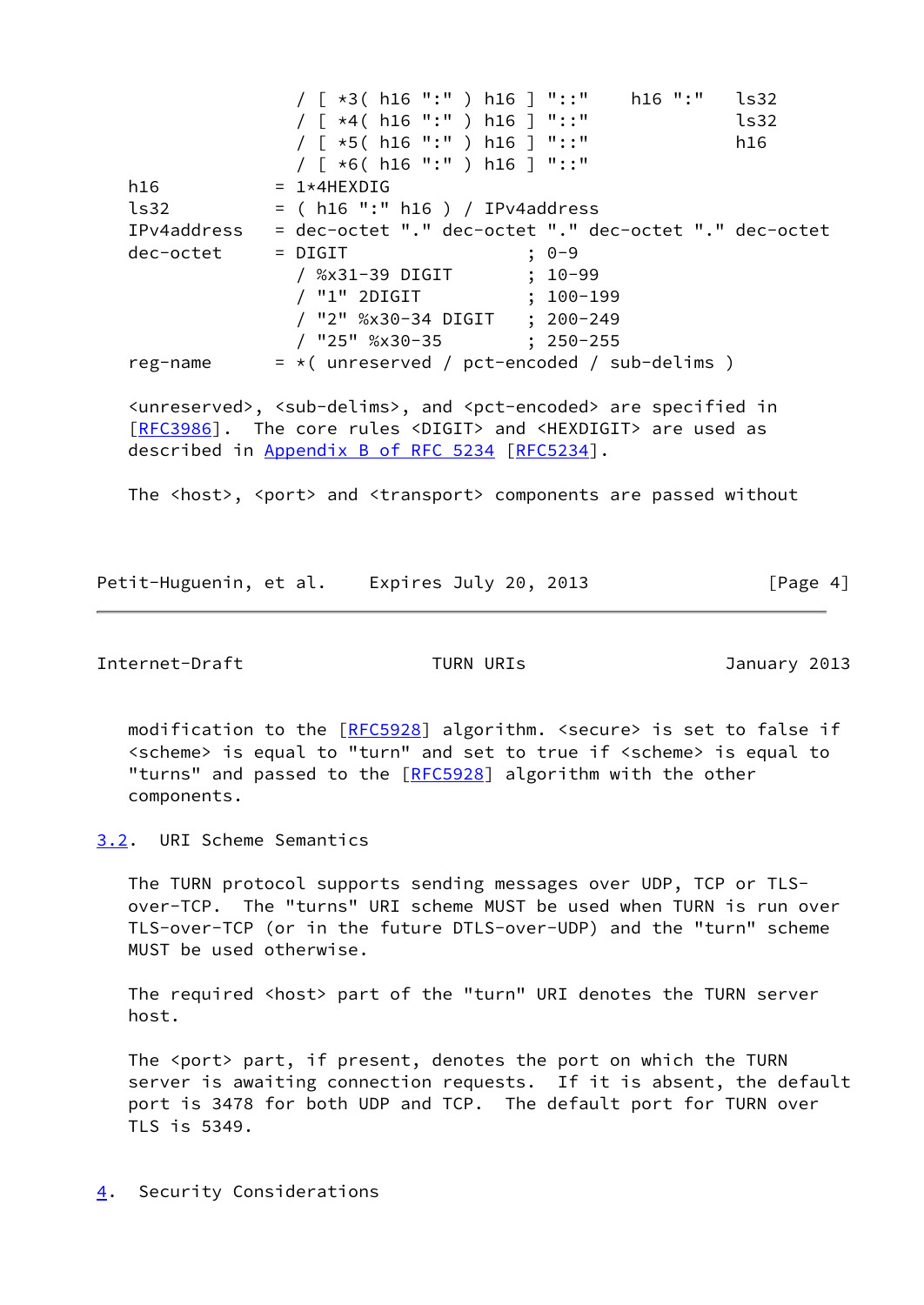Security considerations for the resolution mechanism are discussed in [\[RFC5928](https://datatracker.ietf.org/doc/pdf/rfc5928)].

 The "turn" and "turns" URI schemes do not introduce any specific security issues beyond the security considerations discussed in [\[RFC3986](https://datatracker.ietf.org/doc/pdf/rfc3986)].

<span id="page-5-0"></span>[5](#page-5-0). IANA Considerations

 This section contains the registration information for the "turn" and "turns" URI Schemes (in accordance with [\[RFC4395](https://datatracker.ietf.org/doc/pdf/rfc4395)]).

<span id="page-5-1"></span>[5.1](#page-5-1). TURN URI Registration

URI scheme name: turn

Status: permanent

URI scheme syntax: See [Section 3.1](#page-3-3).

URI scheme semantics: See [Section 3.2](#page-4-0).

 Encoding considerations: There are no encoding considerations beyond those in [\[RFC3986](https://datatracker.ietf.org/doc/pdf/rfc3986)].

| Petit-Huguenin, et al. |  | Expires July 20, 2013 | [Page 5] |
|------------------------|--|-----------------------|----------|
|------------------------|--|-----------------------|----------|

<span id="page-5-2"></span>Internet-Draft TURN URIs 7013

Applications/protocols that use this URI scheme name:

 The "turn" URI scheme is intended to be used by applications that might need access to a TURN server.

Interoperability considerations: N/A

Security considerations: See **Section 4.** 

Contact: Marc Petit-Huguenin <petithug@acm.org>

Author/Change controller: The IESG

References: RFCXXXX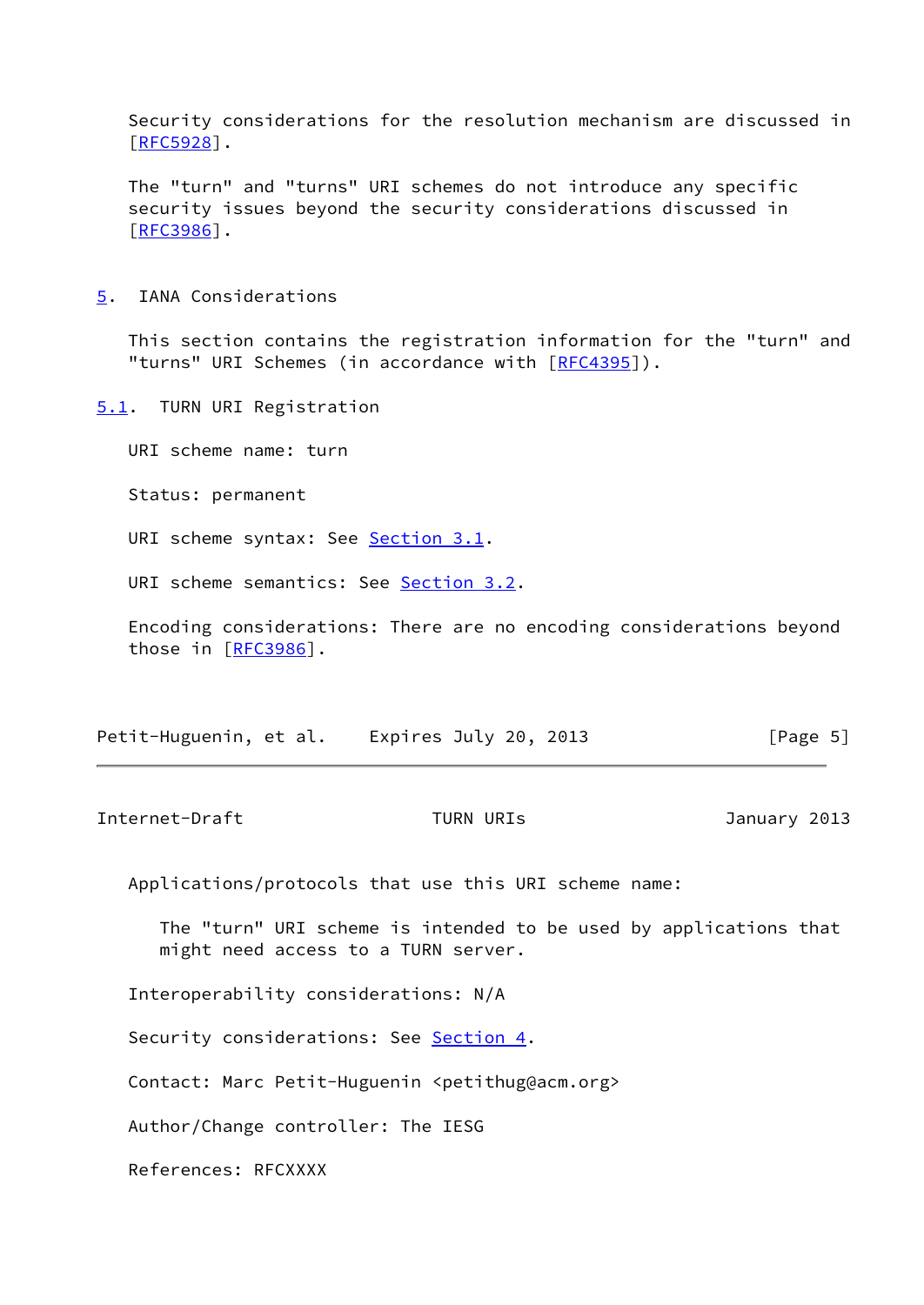[[NOTE TO RFC EDITOR: Please change XXXX to the number assigned to this specification, and remove this paragraph on publication.]]

<span id="page-6-0"></span>[5.2](#page-6-0). TURNS URI Registration

URI scheme name: turns

Status: permanent

URI scheme syntax: See [Section 3.1](#page-3-3).

URI scheme semantics: See [Section 3.2](#page-4-0).

 Encoding considerations: There are no encoding considerations beyond those in [\[RFC3986](https://datatracker.ietf.org/doc/pdf/rfc3986)].

Applications/protocols that use this URI scheme name:

 The "turns" URI scheme is intended to be used by applications that might need access to a TURN server over a secure connection.

Interoperability considerations: N/A

Security considerations: See [Section 4](#page-4-2).

Contact: Marc Petit-Huguenin <petithug@acm.org>

Author/Change controller: The IESG

References: RFCXXXX

 [[NOTE TO RFC EDITOR: Please change XXXX to the number assigned to this specification, and remove this paragraph on publication.]]

| Petit-Huguenin, et al. | Expires July 20, 2013 | [Page 6] |
|------------------------|-----------------------|----------|
|------------------------|-----------------------|----------|

<span id="page-6-2"></span>Internet-Draft TURN URIs 7013

## <span id="page-6-1"></span>[6](#page-6-1). Acknowledgements

 Thanks to Margaret Wasserman, Magnus Westerlund, Juergen Schoenwaelder, Sean Turner, Ted Hardie, Dave Thaler, Alfred E. Heggestad, Eilon Yardeni, Dan Wing, Alfred Hoenes, and Jim Kleck for their comments, suggestions and questions that helped to improve the [draft-petithuguenin-behave-turn-uri-bis](https://datatracker.ietf.org/doc/pdf/draft-petithuguenin-behave-turn-uri-bis) document.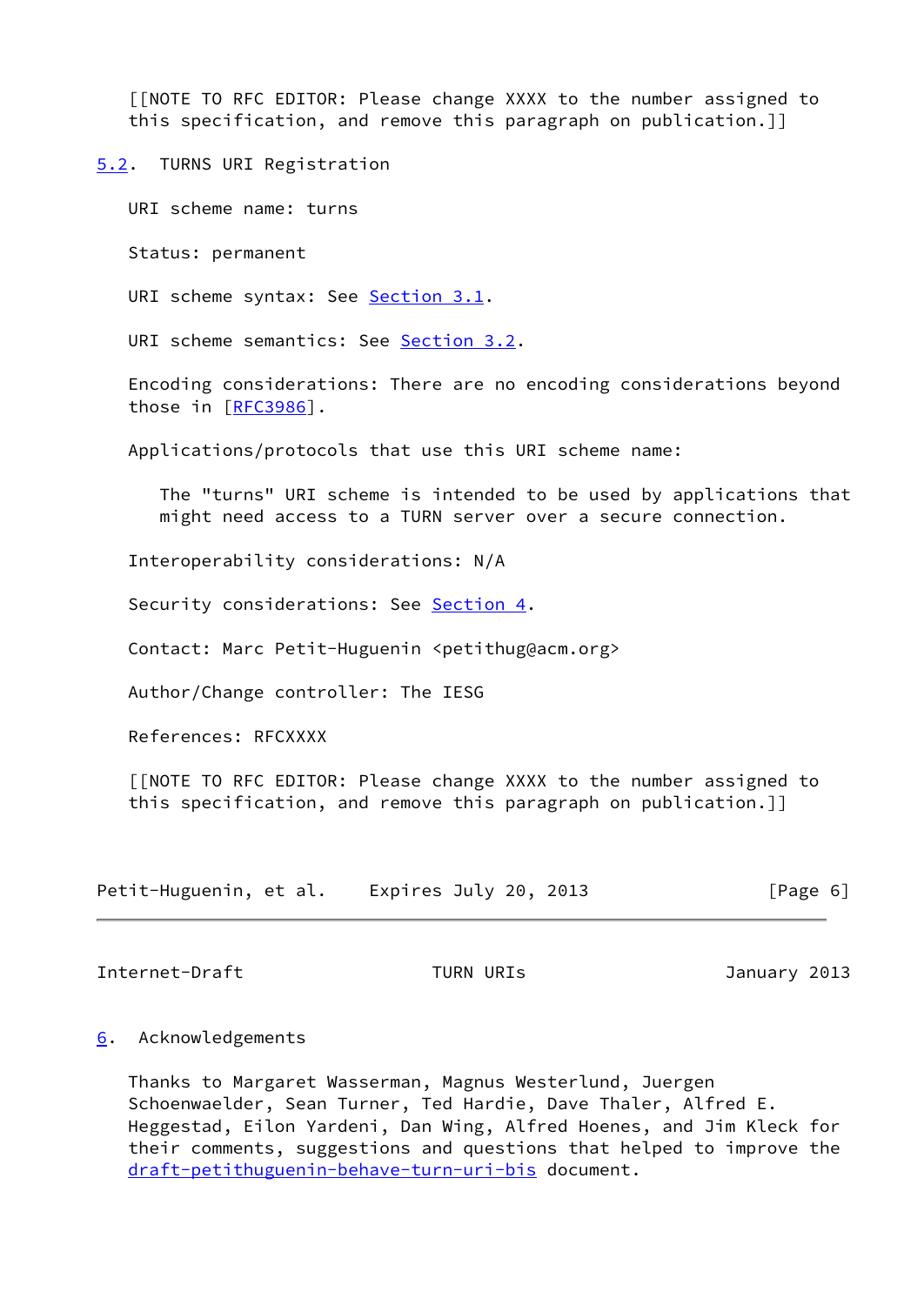Many thanks to Cullen Jennings for his detailed review and thoughtful comments on the [draft-nandakumar-rtcweb-turn-uri](https://datatracker.ietf.org/doc/pdf/draft-nandakumar-rtcweb-turn-uri) document.

 Thanks to Bjoern Hoehrmann for his comments, suggestions and questions that helped to improve the this document.

 The <turn-port> and <turn-host> ABNF productions have been copied from the <port> and <host> ABNF productions from [\[RFC3986](https://datatracker.ietf.org/doc/pdf/rfc3986)].

# <span id="page-7-0"></span>[7](#page-7-0). References

<span id="page-7-1"></span>[7.1](#page-7-1). Normative References

- [RFC2119] Bradner, S., "Key words for use in RFCs to Indicate Requirement Levels", [BCP 14](https://datatracker.ietf.org/doc/pdf/bcp14), [RFC 2119](https://datatracker.ietf.org/doc/pdf/rfc2119), March 1997.
- [RFC3986] Berners-Lee, T., Fielding, R., and L. Masinter, "Uniform Resource Identifier (URI): Generic Syntax", STD 66, [RFC 3986,](https://datatracker.ietf.org/doc/pdf/rfc3986) January 2005.
- [RFC5234] Crocker, D. and P. Overell, "Augmented BNF for Syntax Specifications: ABNF", STD 68, [RFC 5234](https://datatracker.ietf.org/doc/pdf/rfc5234), January 2008.
- [RFC5766] Mahy, R., Matthews, P., and J. Rosenberg, "Traversal Using Relays around NAT (TURN): Relay Extensions to Session Traversal Utilities for NAT (STUN)", [RFC 5766](https://datatracker.ietf.org/doc/pdf/rfc5766), April 2010.
- [RFC5928] Petit-Huguenin, M., "Traversal Using Relays around NAT (TURN) Resolution Mechanism", [RFC 5928](https://datatracker.ietf.org/doc/pdf/rfc5928), August 2010.
- <span id="page-7-4"></span><span id="page-7-2"></span>[7.2](#page-7-2). Informative References
	- [RFC4395] Hansen, T., Hardie, T., and L. Masinter, "Guidelines and Registration Procedures for New URI Schemes", [BCP 35](https://datatracker.ietf.org/doc/pdf/bcp35), [RFC 4395,](https://datatracker.ietf.org/doc/pdf/rfc4395) February 2006.
	- [WEBRTC] Bergkvist, A., Burnett, D., Jennings, C., and A. Narayanan, "WebRTC 1.0: Real-time Communication Between Browsers", World Wide Web Consortium WD WD-webrtc-

Petit-Huguenin, et al. Expires July 20, 2013 [Page 7]

<span id="page-7-3"></span>Internet-Draft TURN URIs January 2013

20120821, August 2012,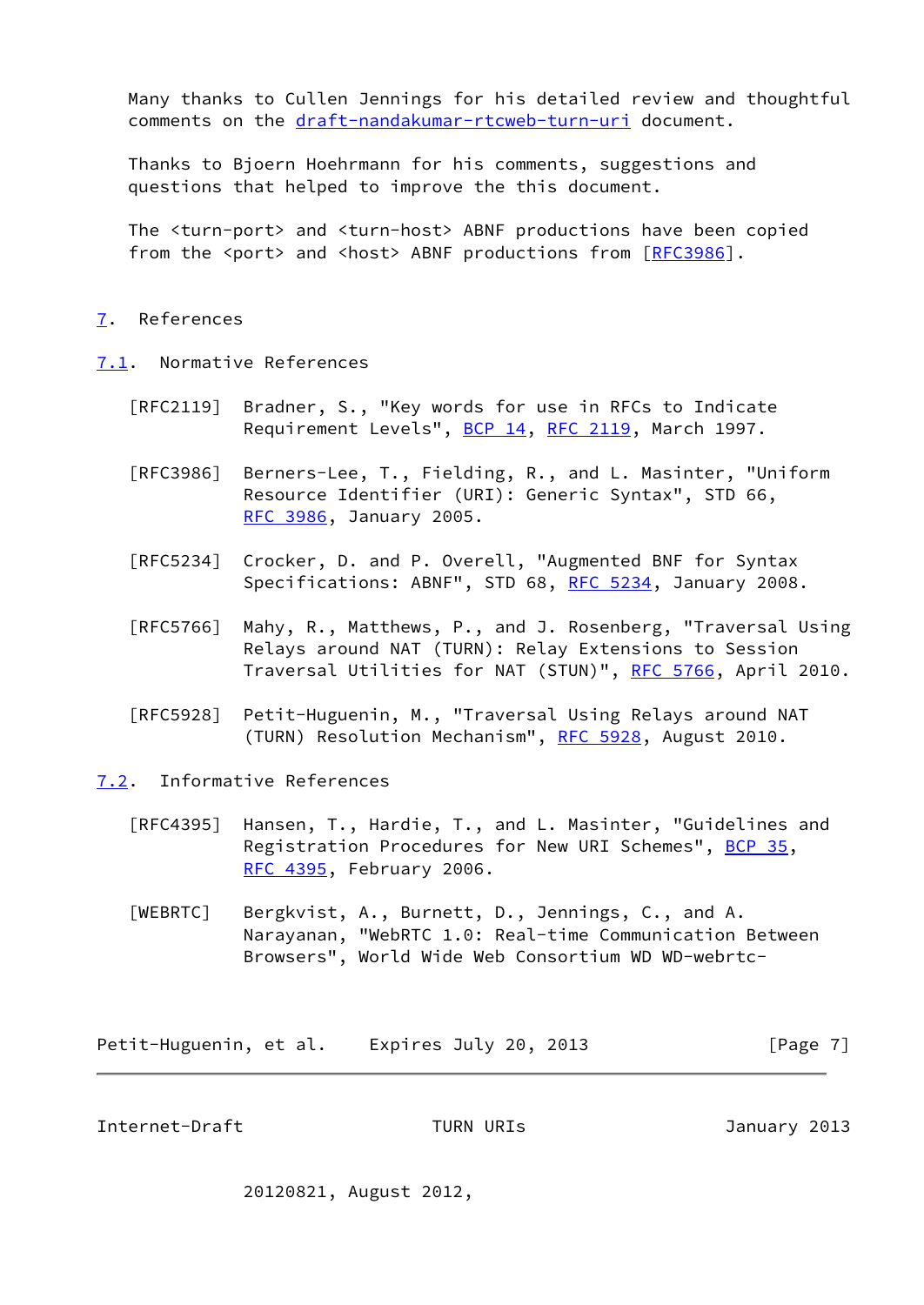<[http://www.w3.org/TR/2012/WD-webrtc-20120821>](http://www.w3.org/TR/2012/WD-webrtc-20120821).

<span id="page-8-3"></span>[REF-IMPL]

 Petit-Huguenin, MPH., "Reference Implementation of TURN resolver and TURN URI parser".

 <[http://debian.implementers.org/stable/source/](http://debian.implementers.org/stable/source/turnuri.tar.gz) [turnuri.tar.gz](http://debian.implementers.org/stable/source/turnuri.tar.gz)>.

# <span id="page-8-0"></span>[Appendix A.](#page-8-0) Examples

Table 1 shows how the <secure>, <port> and <transport> components are populated from various URIs. For all these examples, the <host> component is populated with "example.org".

| URI                             | secure> l | <port></port>   | <transport></transport> |
|---------------------------------|-----------|-----------------|-------------------------|
| turn:example.org                | false     | -+--------+---- |                         |
| turns:example.org               | true      |                 |                         |
| turn:example.org:8000           | false     | 8000            |                         |
| turn:example.org?transport=udp  | false     |                 | <b>UDP</b>              |
| turn:example.org?transport=tcp  | false     |                 | TCP                     |
| turns:example.org?transport=tcp | true      |                 | TI S                    |

Table 1

## <span id="page-8-1"></span>[Appendix B.](#page-8-1) Release notes

This section must be removed before publication as an RFC.

- <span id="page-8-2"></span>[B.1](#page-8-2). Design Notes
	- o One recurring comment was to stop using the suffix "s" on URI scheme, and to move the secure option to a parameter (e.g. ";proto=tls"). We decided against this idea because the STUN URI does not have a ";proto=" parameter and we would have lost the symmetry between the TURN and STUN URIs. A more detailed account of the reasoning behind this is available at  $\frac{\text{http://}}{\text{http://}}$  [blog.marc.petit-huguenin.org/2012/09/](http://blog.marc.petit-huguenin.org/2012/09/on-design-of-stun-and-turn-uri-formats.html) [on-design-of-stun-and-turn-uri-formats.html](http://blog.marc.petit-huguenin.org/2012/09/on-design-of-stun-and-turn-uri-formats.html)>
	- o Following the advice of [RFC 4395 section](https://datatracker.ietf.org/doc/pdf/rfc4395#section-2.2) 2.2., and because the TURN URI does not describe a hierarchical structure, the TURN URIs are opaque URIs.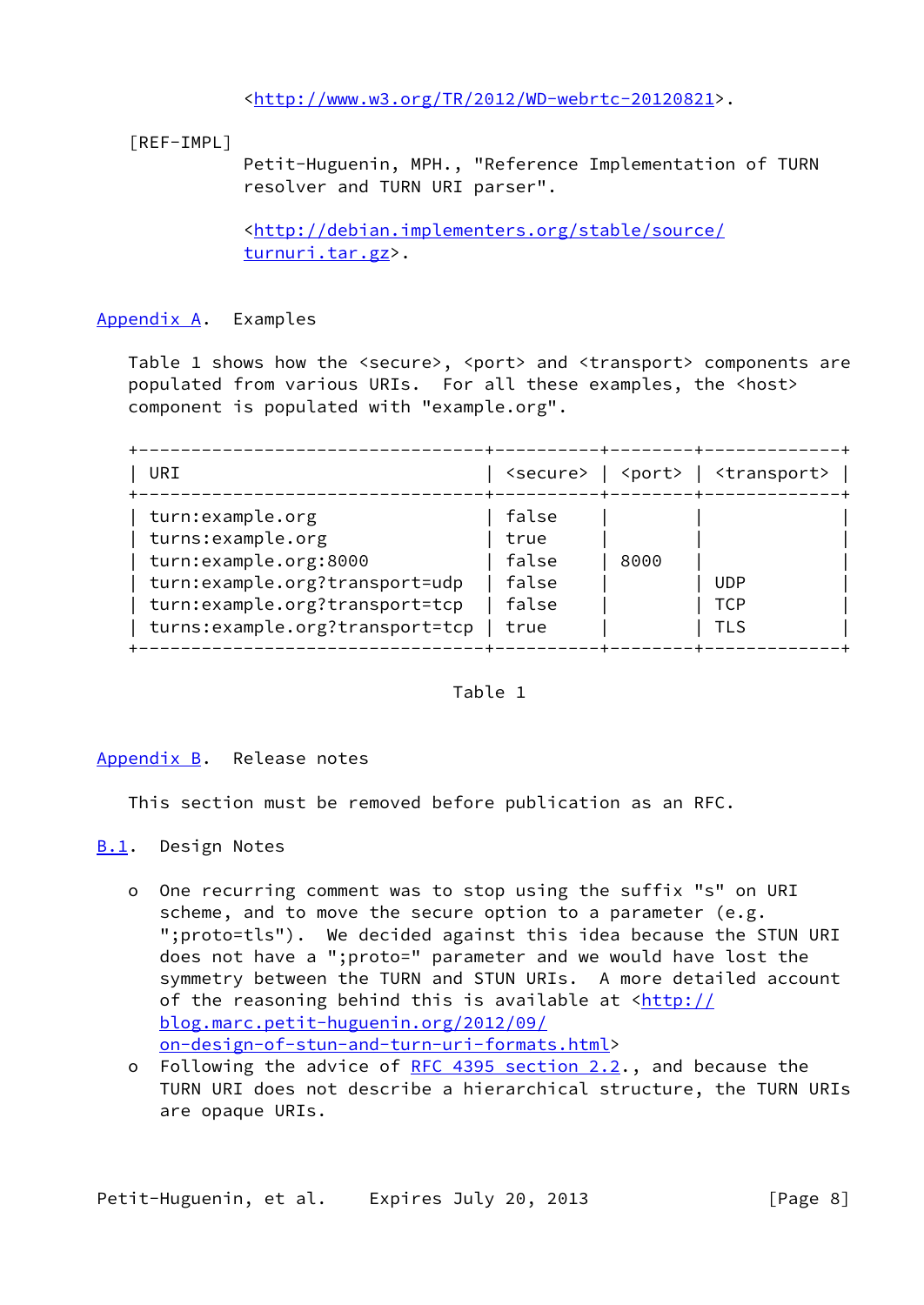## <span id="page-9-0"></span>Internet-Draft TURN URIs 7013

- o <password> is not used in the URIs because it is deprecated. <username> is not used in the URIs because it is not used to guide the resolution mechanism.
- o As discussed in Dublin, there is no generic parameters in the URI to prevent compatibity issues.
- <span id="page-9-1"></span>[B.2](#page-9-1). Modifications between petithuguenin-behave-turn-uris-03 and petithuguenin-behave-turn-uris-02
	- o Changed affiliation.
	- o Cleaned [RFC 2119](https://datatracker.ietf.org/doc/pdf/rfc2119) section.
	- o Changed title [section 3](#page-3-1).
	- o Fixed reference URI scheme semantics in registrations.
	- o s/SHALL/MUST/.
	- o s/SHALL be/is/.
	- o "turn/turns" URI scheme -> "turn" and "turns" URI schemes.

Authors' Addresses

 Marc Petit-Huguenin Impedance Mismatch

Email: petithug@acm.org

 Suhas Nandakumar Cisco Systems 170 West Tasman Drive San Jose, CA 95134 US

Email: snandaku@cisco.com

 Gonzalo Salgueiro Cisco Systems 7200-12 Kit Creek Road Research Triangle Park, NC 27709 US

Email: gsalguei@cisco.com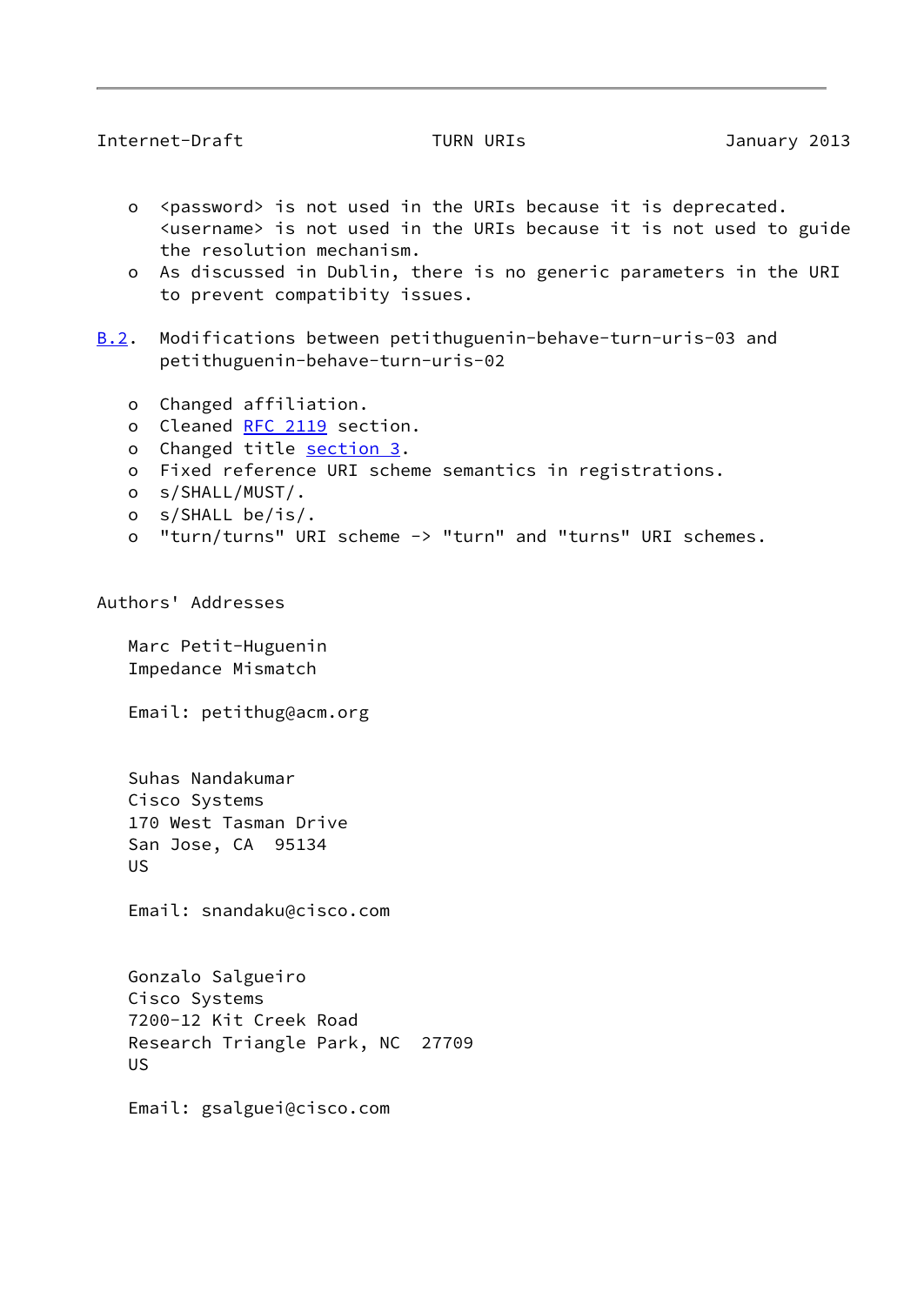Internet-Draft TURN URIs 7013

 Paul E. Jones Cisco Systems 7025 Kit Creek Road Research Triangle Park, NC 27709 US

Email: paulej@packetizer.com